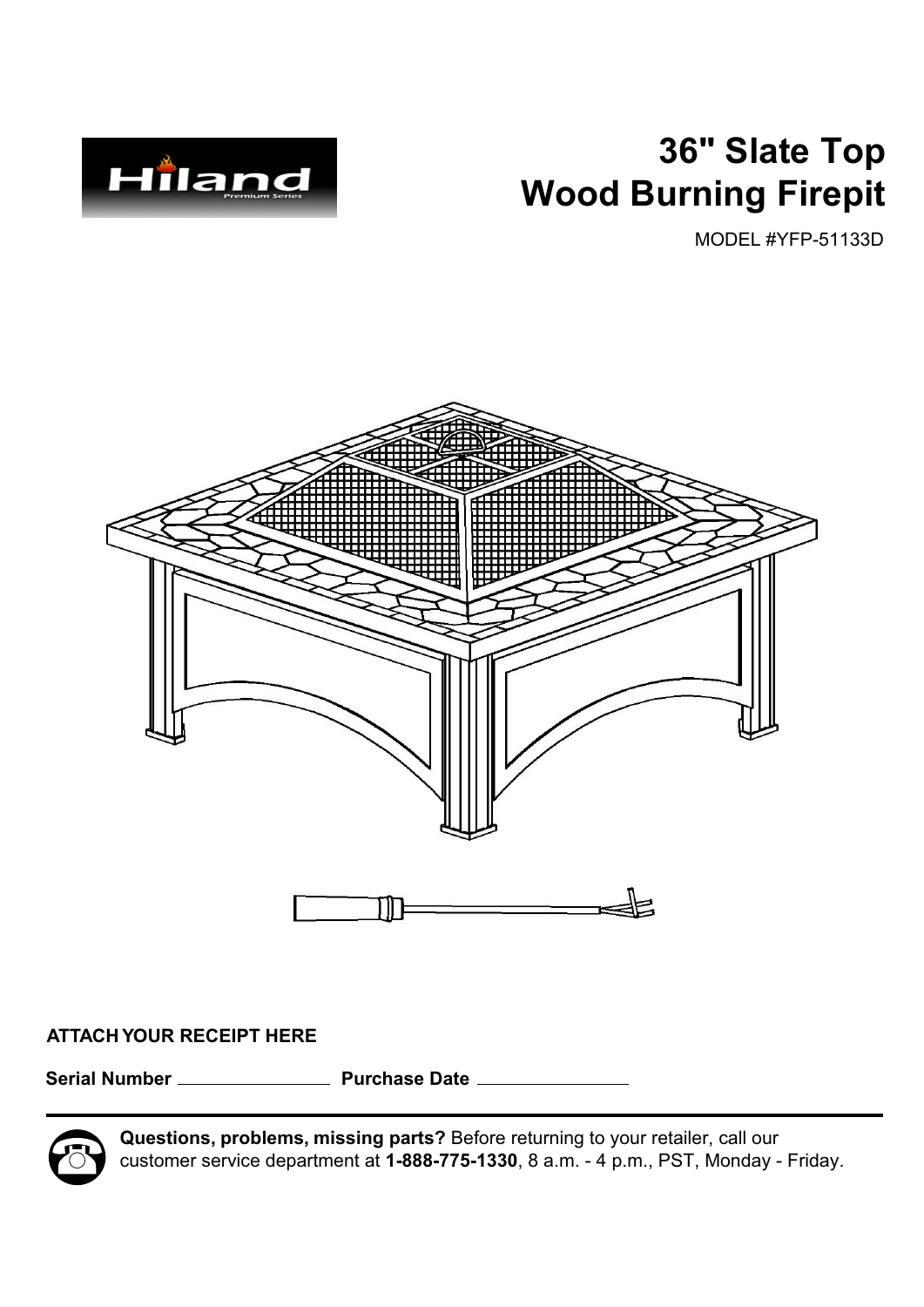# OWNER'S MANUAL

#### **Item Number: YFP-51133D Product Name: 36" Slate Top Wood Burning Firepit**

#### **WARNINGS:**

- **This fire bowl is intended for outdoor use only. Do not use on wooden decks.**
- **This fire bowl is intended to burn wood logs only. Do not burn coal, leaves, or other combustible materials in the fire bowl.**
- **Not for use by children. Keep children and pets away from the fire bowl.**
- **The fire bowl is hot. Use with caution. Do not touch the hot fire bowl with bare hands.**
- **Never leave the burning fire bowl unattended, and always extinguish the fire completely before leaving the fire bowl.**
- **Do not use near flammable or combustible objects or materials.**
- **When the fire bowl is in use, the handle on the mesh screen can reach extreme temperatures that can cause serious injury to an unprotected hand. Use a poker or an appropriate heat resistant glove or pad when handling.**
- **Check local fire regulations and municipal by-laws for safe use.**

FIRE PIT PARTS LIST

| No. | <b>PARTS</b> | Qty |
|-----|--------------|-----|
| A   | Lift handle  |     |
| в   | Screen       |     |
| D   | Fire bowl    |     |
| Е   | Slate top    |     |
| F   | Leg frame    |     |
| G   | Leg          |     |
|     | Poker        |     |

### **HARDWARE LIST**

| NO. | <b>PARTS</b> | QTY |
|-----|--------------|-----|
| CC  | M6*12 Bolt   | 20  |
| AA  | M6 Nut       |     |

Tools required :Screw driver(not included)

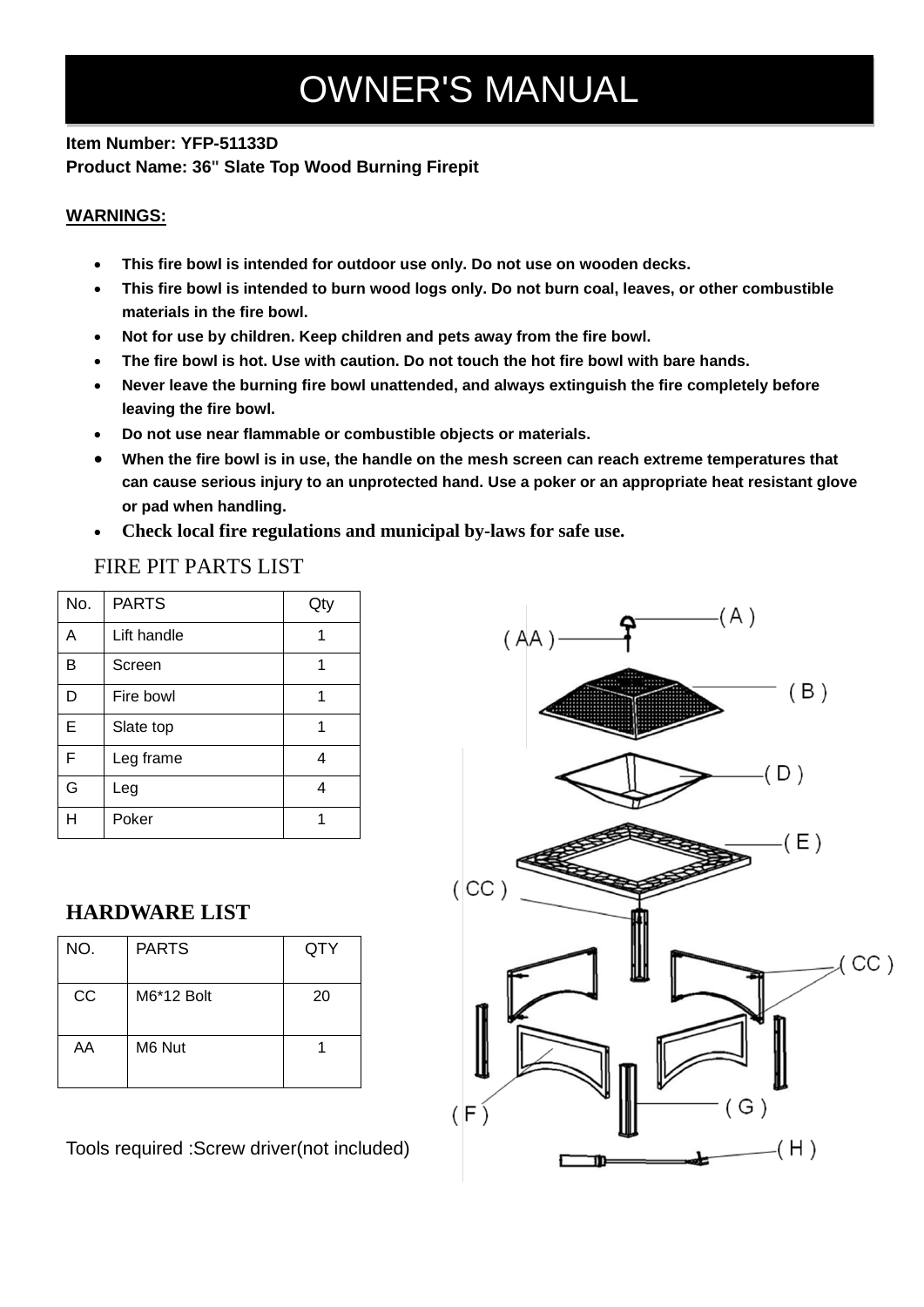







FIG 3 FIG 4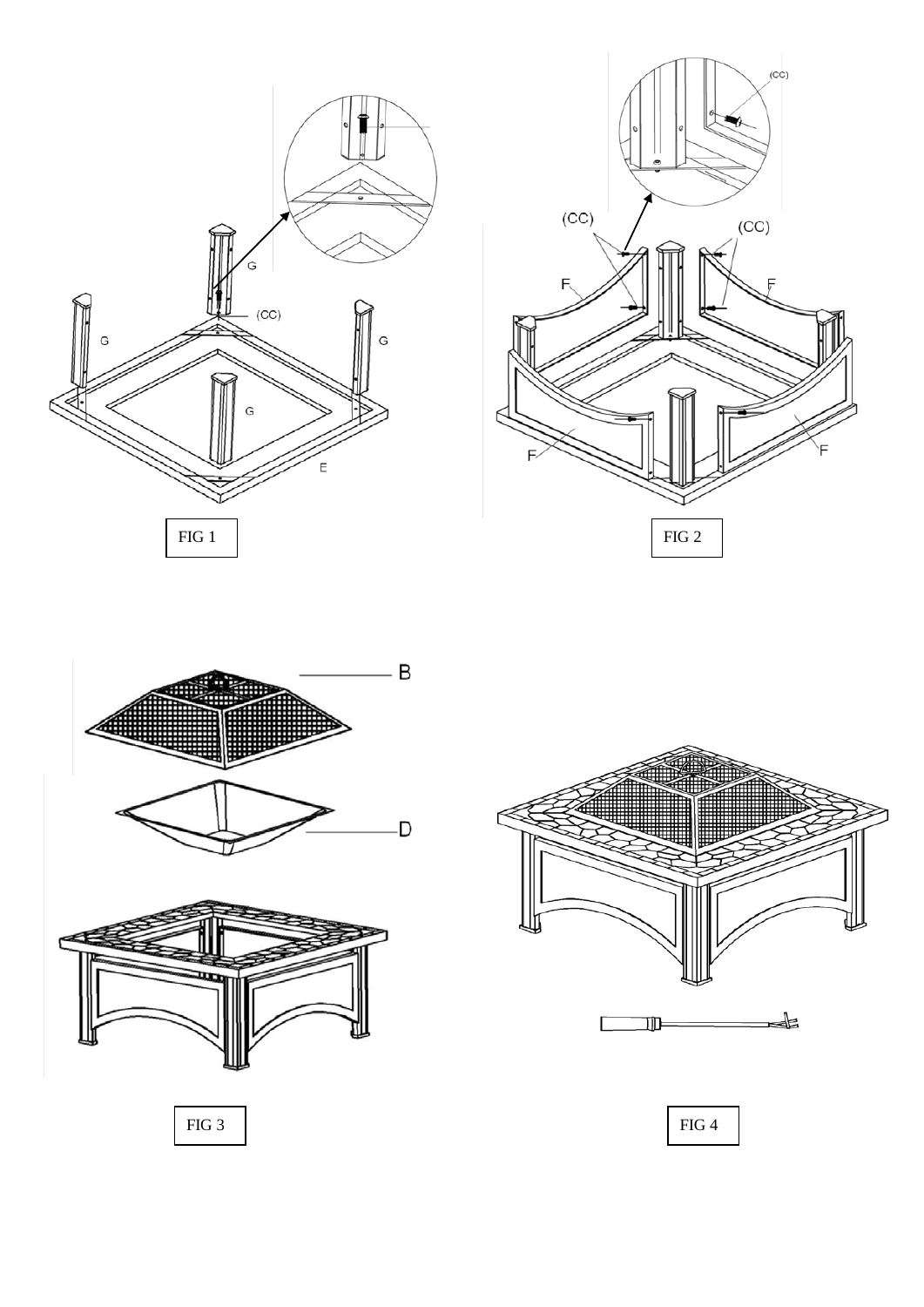## Assembly steps:

**Step 1:** Place the Tile top(E) upside down on a level flat surface. Then attach one leg(G) to the tile top by using Bolt(CC) screwed. **Do not tighten the bolt fully!** The same step for the other three legs.**(See FIG 1)**

**Step 2:** Connect one Leg frame(F) between two legs by using 4 Bolts(CC) tightened. **Do not tighten the bolts fully**. The same step for the remaining leg frames. Tighten all the bolts at last.**(See FIG 2)**

**Step 3:** Turn the assembly table top upside down, put Firebowl (D) onto the table.. **(See FIG 3)**

**Step 4:** Assembly the Screen (B) by using Lift handle(A) and Nut(AA). Finally put the screen on the firebowl.

**Your fire pit is ready for use now! Enjoy!**